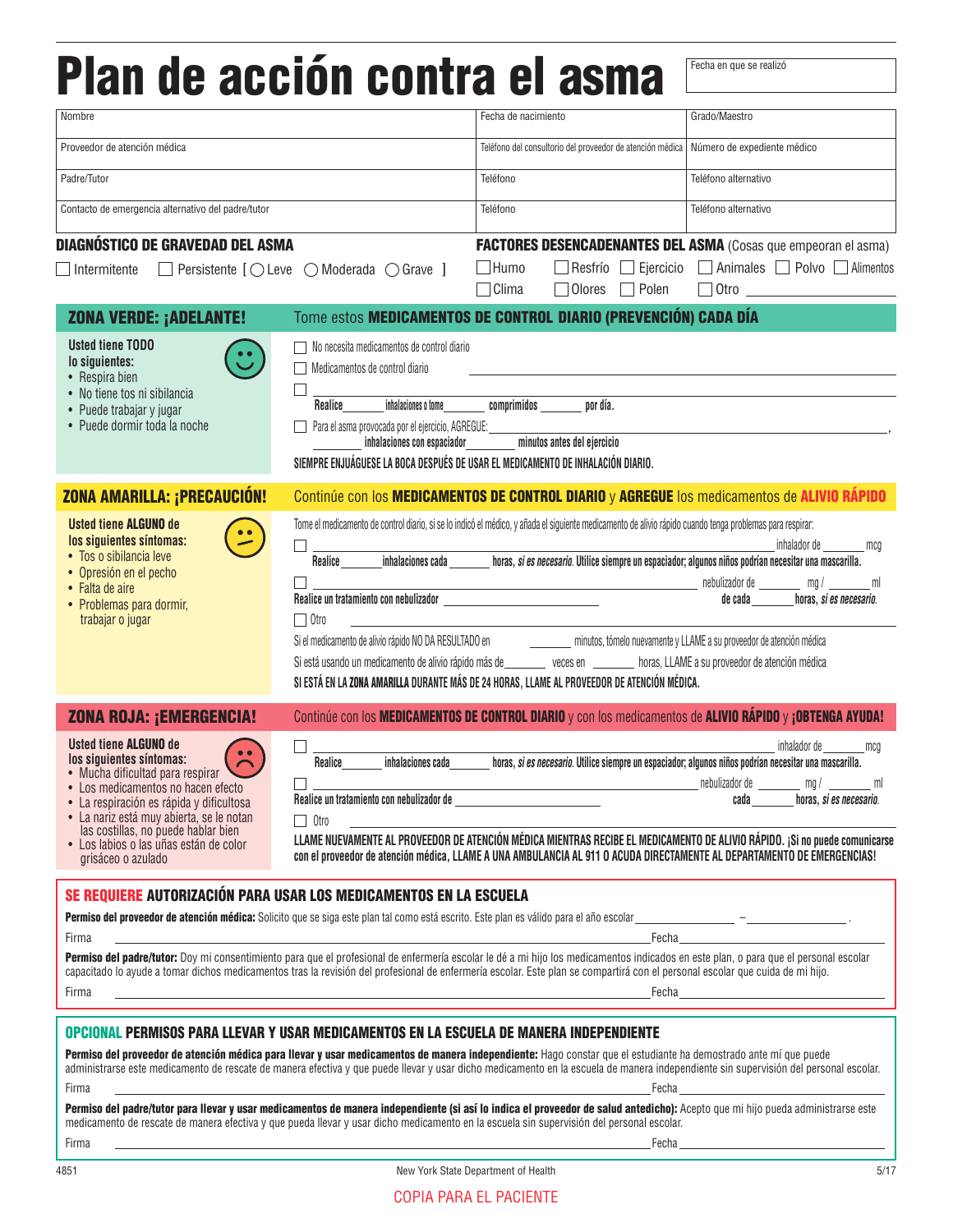| <b>Asthma Action Plan</b>                                                                                                                                                                                                                                                                                                                                                                                                                                                                                                                                                                                                                                                                    |                                                                                                                                                                                    |                                                                                                                                                                                                                                                                                                                                                                                                                  | Date Completed                                             |
|----------------------------------------------------------------------------------------------------------------------------------------------------------------------------------------------------------------------------------------------------------------------------------------------------------------------------------------------------------------------------------------------------------------------------------------------------------------------------------------------------------------------------------------------------------------------------------------------------------------------------------------------------------------------------------------------|------------------------------------------------------------------------------------------------------------------------------------------------------------------------------------|------------------------------------------------------------------------------------------------------------------------------------------------------------------------------------------------------------------------------------------------------------------------------------------------------------------------------------------------------------------------------------------------------------------|------------------------------------------------------------|
| Name                                                                                                                                                                                                                                                                                                                                                                                                                                                                                                                                                                                                                                                                                         |                                                                                                                                                                                    | Date of Birth                                                                                                                                                                                                                                                                                                                                                                                                    | Grade/Teacher                                              |
| <b>Health Care Provider</b>                                                                                                                                                                                                                                                                                                                                                                                                                                                                                                                                                                                                                                                                  |                                                                                                                                                                                    | Health Care Provider's Office Phone                                                                                                                                                                                                                                                                                                                                                                              | <b>Medical Record Number</b>                               |
| Parent/Guardian                                                                                                                                                                                                                                                                                                                                                                                                                                                                                                                                                                                                                                                                              |                                                                                                                                                                                    | Phone                                                                                                                                                                                                                                                                                                                                                                                                            | Alternate Phone                                            |
| Parent/Guardian/Alternate Emergency Contact                                                                                                                                                                                                                                                                                                                                                                                                                                                                                                                                                                                                                                                  |                                                                                                                                                                                    | Phone                                                                                                                                                                                                                                                                                                                                                                                                            | Alternate Phone                                            |
| <b>DIAGNOSIS OF ASTHMA SEVERITY</b>                                                                                                                                                                                                                                                                                                                                                                                                                                                                                                                                                                                                                                                          |                                                                                                                                                                                    | <b>ASTHMA TRIGGERS</b> (Things That Make Asthma Worse)                                                                                                                                                                                                                                                                                                                                                           |                                                            |
| $\Box$ Intermittent $\Box$ Persistent $\Box$ Mild $\bigcirc$ Moderate $\bigcirc$ Severe $\Box$                                                                                                                                                                                                                                                                                                                                                                                                                                                                                                                                                                                               |                                                                                                                                                                                    | Smoke<br>Weather $\Box$ Odors $\Box$ Pollen                                                                                                                                                                                                                                                                                                                                                                      | □ Colds □ Exercise □ Animals □ Dust □ Food<br>$\Box$ Other |
| <b>GREEN ZONE: GO!</b>                                                                                                                                                                                                                                                                                                                                                                                                                                                                                                                                                                                                                                                                       |                                                                                                                                                                                    | Take These DAILY CONTROLLER MEDICINES (PREVENTION) Medicines EVERY DAY                                                                                                                                                                                                                                                                                                                                           |                                                            |
| You have ALL of these:<br>• Breathing is easy<br>• No cough or wheeze<br>• Can work and play<br>• Can sleep all night                                                                                                                                                                                                                                                                                                                                                                                                                                                                                                                                                                        | $\Box$ No daily controller medicines required<br>П.<br>$\overline{\text{Take}}$ puff(s) or $\overline{\text{tablet}}(s)$ $\overline{\text{tablet}}(s)$ $\overline{\text{display}}$ | ALWAYS RINSE YOUR MOUTH AFTER USING YOUR DAILY INHALED MEDICINE.                                                                                                                                                                                                                                                                                                                                                 |                                                            |
| <b>YELLOW ZONE: CAUTION!</b>                                                                                                                                                                                                                                                                                                                                                                                                                                                                                                                                                                                                                                                                 |                                                                                                                                                                                    | Continue DAILY CONTROLLER MEDICINES and ADD QUICK-RELIEF Medicines                                                                                                                                                                                                                                                                                                                                               |                                                            |
| You have ANY of these:<br>• Cough or mild wheeze<br>• Tight chest<br>• Shortness of breath<br>• Problems sleeping, working,<br>or playing                                                                                                                                                                                                                                                                                                                                                                                                                                                                                                                                                    | П<br>$\Box$ Other $\Box$                                                                                                                                                           | Take daily controller medicine if ordered and add this quick-relief medicine when you have breathing problems:<br>If quick-relief medicine does not HELP within _____ minutes, take it again and CALL your Health Care Provider<br>If using quick-relief medicine more than ______ times in ______ hours, CALL your Health Care Provider<br>IF IN THE YELLOW ZONE MORE THAN 24 HOURS, CALL HEALTH CARE PROVIDER. | $_$ inhaler $_$ mcg                                        |
| <b>RED ZONE: EMERGENCY!</b>                                                                                                                                                                                                                                                                                                                                                                                                                                                                                                                                                                                                                                                                  |                                                                                                                                                                                    | Continue DAILY CONTROLLER MEDICINES and QUICK-RELIEF Medicines and GET HELP!                                                                                                                                                                                                                                                                                                                                     |                                                            |
| You have ANY of these:<br>$\ddot{\sim}$<br>• Very short of breath<br>• Medicine is not helping<br>• Breathing is fast and hard<br>• Nose wide open, ribs showing,<br>can't talk well<br>• Lips or fingernails are grey<br>or bluish                                                                                                                                                                                                                                                                                                                                                                                                                                                          | $\Box$<br>$\perp$                                                                                                                                                                  | Take ______ puffs every _______ hours, if needed. Always use a spacer, some children may need a mask.<br>CALL HEALTH CARE PROVIDER AGAIN WHILE GIVING QUICK-RELIEF MEDICINE. If health care provider cannot<br>be contacted, CALL 911 FOR AN AMBULANCE OR GO DIRECTLY TO THE EMERGENCY DEPARTMENT!                                                                                                               | __________________________________ inhaler ___________ mcg |
| <b>REQUIRED PERMISSIONS FOR ALL MEDICATION USE AT SCHOOL</b>                                                                                                                                                                                                                                                                                                                                                                                                                                                                                                                                                                                                                                 |                                                                                                                                                                                    |                                                                                                                                                                                                                                                                                                                                                                                                                  |                                                            |
| Parent/Guardian Permission: I give consent for the school nurse to give the medications listed on this plan or for trained school staff to assist my child to take them<br>after review by the school nurse. This plan will be shared with school staff who care for my child.                                                                                                                                                                                                                                                                                                                                                                                                               |                                                                                                                                                                                    |                                                                                                                                                                                                                                                                                                                                                                                                                  |                                                            |
| <b>OPTIONAL PERMISSIONS FOR INDEPENDENT MEDICATION CARRY AND USE AT SCHOOL</b>                                                                                                                                                                                                                                                                                                                                                                                                                                                                                                                                                                                                               |                                                                                                                                                                                    |                                                                                                                                                                                                                                                                                                                                                                                                                  |                                                            |
| Health Care Provider Independent Carry and Use Permission: I attest that this student has demonstrated to me that they can self-administer this rescue medication<br>effectively and may carry and use this medication independently at school with no supervision by school personnel.<br>Signature Date 2008 and 2008 and 2008 and 2008 and 2008 and 2008 and 2008 and 2008 and 2008 and 2008 and 2008 and 2008 and 2008 and 2008 and 2008 and 2008 and 2008 and 2008 and 2008 and 2008 and 2008 and 2008 and 2008 and<br>Parent/Guardian Independent Carry and Use Permission (If Ordered by Provider Above): I agree my child can self-administer this rescue medication effectively and |                                                                                                                                                                                    |                                                                                                                                                                                                                                                                                                                                                                                                                  |                                                            |
| may carry and use this medication independently at school with no supervision by school personnel.                                                                                                                                                                                                                                                                                                                                                                                                                                                                                                                                                                                           |                                                                                                                                                                                    |                                                                                                                                                                                                                                                                                                                                                                                                                  |                                                            |
| 4851                                                                                                                                                                                                                                                                                                                                                                                                                                                                                                                                                                                                                                                                                         |                                                                                                                                                                                    | New York State Department of Health                                                                                                                                                                                                                                                                                                                                                                              | 5/17                                                       |